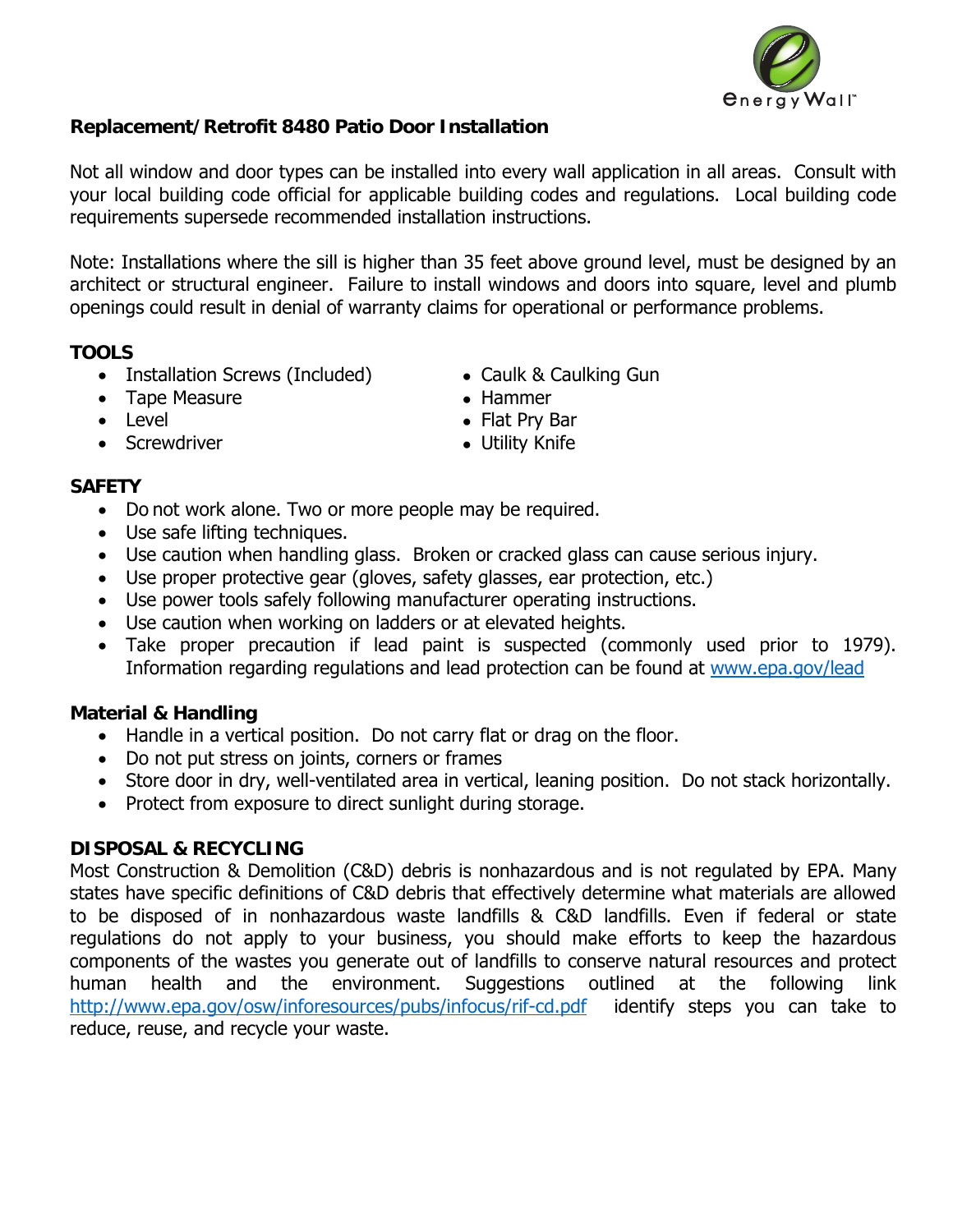

#### **Read these instructions completely before installing your new door, they are meant to be a general outline and do not cover every construction application**.

- 1. Inspect the new door for damage and make sure you have all of its parts. Also check the size of the door and make sure the door is made to spec. Measure the size of the opening width at the top, middle and bottom and the size of the height at left, center and right to ensure that the door will fit within the smallest of those measurements. Measure the opening diagonally to make sure the door can be installed square and plumb within the opening. If there is an issue with any of the above, Do-Not-Install the door and contact your door distributor.
- 2. Remove the existing door and make sure the rough opening is clean of debris and that all cracks and voids are sealed. Also make sure the sill is level.
- 3. Before setting the door permanently, place it in the opening to be sure it will fit properly (modify rough opening to fit door).
- 4. Remove the door from the opening and apply a generous bead of caulking near the outside edge of the subfloor. Also wrap the head and jambs with insulation before putting the door into the opening. It is very important to get a good seal between the sill and subfloor to ensure against air and water infiltration.
- 5. Place the door into the opening and place a level on the sill to make sure it is level and not crowned.
- 6. Once the sill is level, loosely install all of the installation screws. Check the frame for square by measuring diagonally from corner to corner. Use shims to plumb the jambs and finish screwing in the installation screws taking care not to distort the frame. Make sure that the screws driven into the head are backed by shims.
- 7. Install the operating panel and adjust the rollers so the panel is level and the same height as the fixed panel. The rollers are adjusted with a screw driver through the two holes in the bottom rail of the inside panel. Once the rollers are adjusted, cover the holes with the two hole plugs provided in the installation pack.
- 8. Close the panel and lock the door. If the latch does not engage properly, the keeper in the jamb can be loosened and adjusted up or down to align with the hook on the mortise lock. Also the hook latch on the mortise lock can be adjusted in or out by turning the screw above the hook. Once the door is locking properly, remove the short screws on the keeper, one at a time, and replace them with the two 8 x 2  $\frac{1}{2}$ " screws provided in the installation pack. (If the door is equipped with a 3pt. locking system, do not remove the 3 keeper screws, but adjust the height of the keeper if necessary, then install three additional  $8 \times 2 \frac{1}{2}$ screws in the three pre-drilled holes provided.)
- 9. Install the two panel anti-removal stops that are in the installation pack with the screws provided. Both are installed in the head above the operable panel in the pre-drilled holes. One is installed with the panel completely closed and the other is installed with the panel open. These stops prevent the door from being lifted out of the track when the kick lock is engaged in the vent position.
- 10. Install the inside and outside pocket covers, inserting them at the bottom and then zippering them in up to the top.
- 11. Caulk around the perimeter of the frame on the outside with an approved sealant. Where needed, trim and cap.
- 12. Finally, finish off the inside of the door.